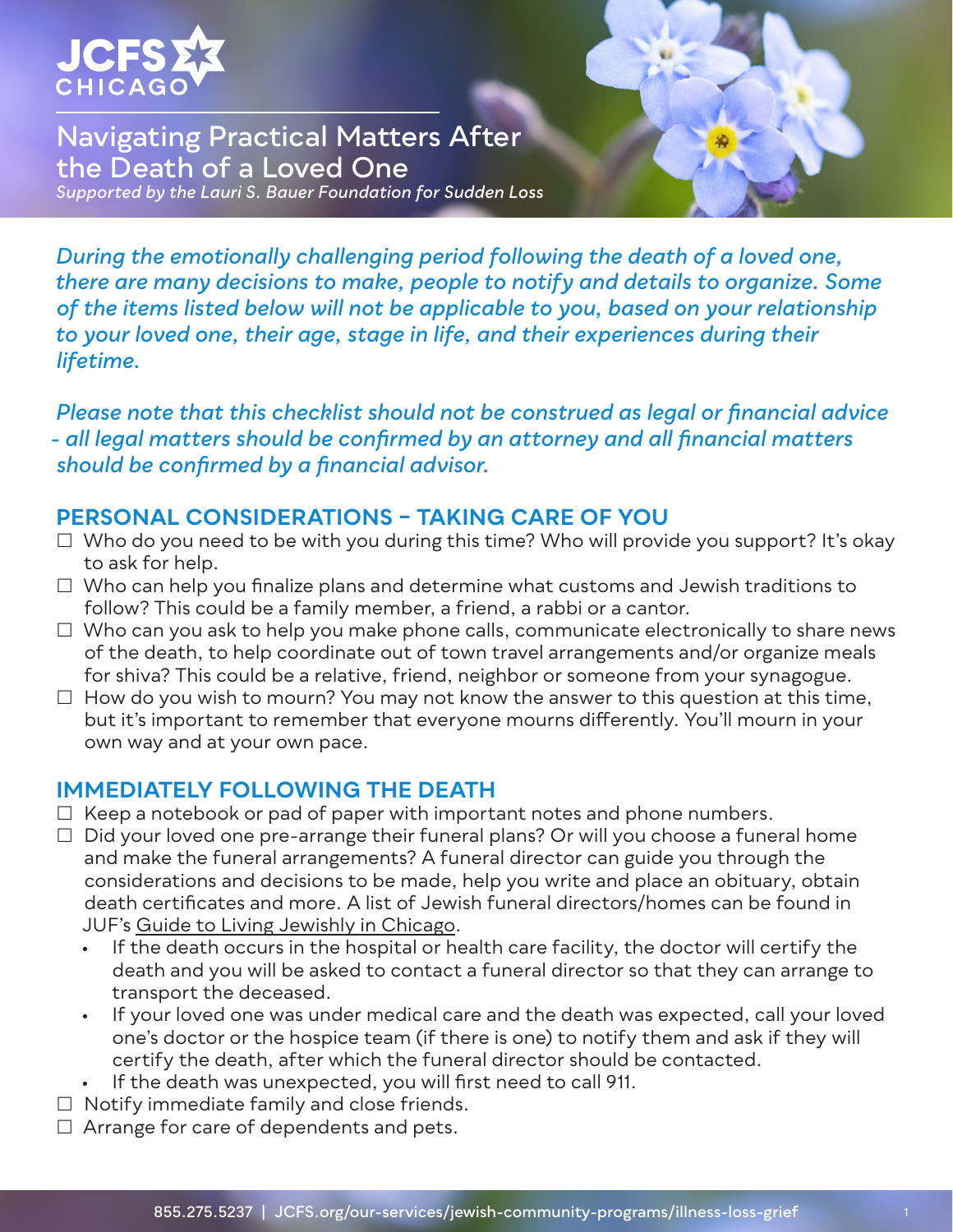

*Supported by the Lauri S. Bauer Foundation for Sudden Loss*

- $\Box$  Contact your rabbi or cantor. If you are not affiliated with a synagogue and you wish to speak with a rabbi, you can reach out to the [Chicago Board of Rabbis](https://www.juf.org/cbr/) or the [Chicago](https://www.juf.org/cbr/)  [Rabbinical Council](https://www.juf.org/cbr/). Local Jewish funeral homes also have lists of available rabbis.
- $\Box$  In coordination with your clergy, the funeral director and the immediate family, settle on a date, time and location for the funeral and *shiva*. Determine who will speak at the service to eulogize your loved one and who you want to ask to serve as pall bearers.
- $\Box$  If your loved one lived alone, be sure their residence is locked and valuables are secured. Ask a friend or neighbor to check daily for mail, newspapers and packages until you make other arrangements.
- $\Box$  If you need assistance to pay for the funeral, ask your rabbi and the funeral director about Jewish communal resources.
- $\Box$  If your loved one was a veteran, inquire about possible benefits through the US [Department of Veteran Affairs](https://www.va.gov/burials-memorials/).
- $\Box$  Many families wish to designate one or more institutions to receive donations in memory of their loved one. If you choose to do so, notify the funeral director so that the information can be included in funeral announcements.
- $\Box$  Many funeral homes have the technology to livestream the funeral service for family and friends unable to be at the service in person. Ask the funeral director to share information about the livestream in the funeral announcements and to share with you a list of those who view the funeral via the livestream.
- $\Box$  Ask friends to help you notify extended family, friends and others of the death, the funeral and plans for *shiva*, and to help with coordinating *shiva* meals. If you wish, share the information on social media, or ask others to do so. Many synagogues have caring committees that can help with these tasks.
- $\Box$  If your loved one was employed, notify their employer.
- $\Box$  Locate the Last Will and Testament, if possible and if there is one, and notify the executor.

## **WITHIN THE FIRST MONTH**

 $\Box$  Confirm long-term arrangements for dependents and pets.

#### **Locate the following financial and legal documents, if applicable, that will be necessary to complete tasks in the days and weeks to follow:**

- $\Box$  Death Certificates (often supplied by the Funeral Director)
- $\Box$  Last Will and Testament
- $\Box$  Trust
- $\Box$  Social Security card
- □ Driver's License or State Identification Card
- □ Passport
- □ Marriage Certificate
- $\Box$  Divorce papers
- $\Box$  Birth Certificate of the deceased and dependents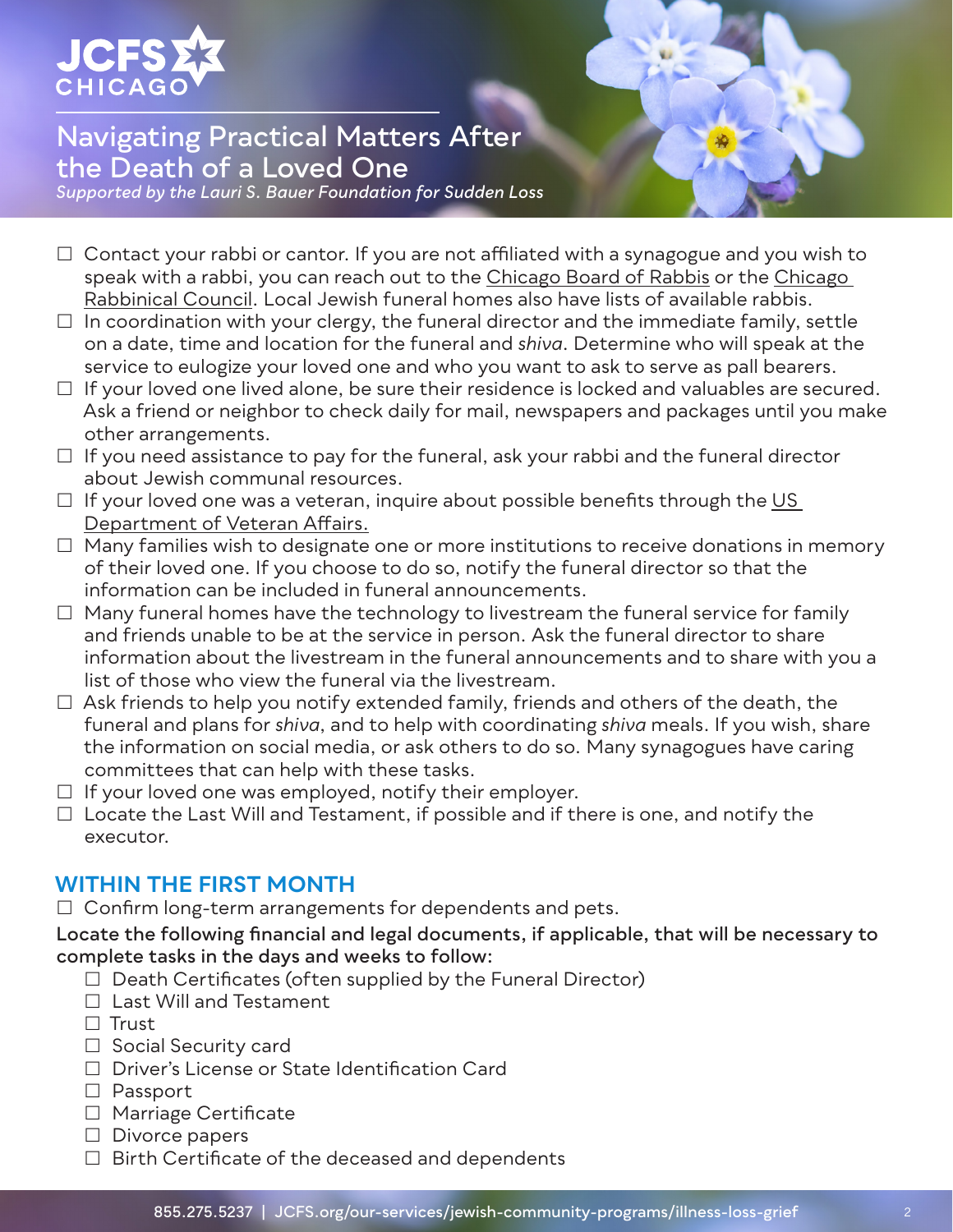

*Supported by the Lauri S. Bauer Foundation for Sudden Loss*

- $\Box$  Insurance policies: Life, Health, Automobile, Homeowners
- $\Box$  Automobile title and registration papers
- $\Box$  Stock Certificates
- $\Box$  Bank account information and safety deposit box information
- □ Loan information (House, Automobile, College/Graduate School)
- $\Box$  Credit Card account information
- $\Box$  Deeds and Titles to real estate and personal property
- □ Honorable discharge papers for a veteran and/or Veterans Administration claim number
- $\Box$  Recent income tax forms and W-2 forms
- $\Box$  Passwords for online accounts (if your loved one did not leave a list of online accounts and passwords, you'll need a copy of the death certificate to close or change accounts).
- $\Box$  Contact the executor of the will and your attorney to discuss next steps. Share information about all accounts, outstanding bills etc. with the executor.
- $\Box$  If you are to inherit funds, contact your financial advisor for guidance. If you receive public benefits, consider speaking to a lawyer before accepting the distribution.
- □ Contact Social Security office. The funeral director may contact Social Security on your behalf. If not, call 1-800-772-1213 to stop benefits for your loved one. You can also inquire about eligibility for benefits for the surviving spouse and dependents.
- $\Box$  Contact Medicare. Social Security will notify Medicare of the death, however if your loved one was enrolled in Medicare Prescription Drug Coverage (Part D), Medicare Advantage Plan or Medigap you will need to cancel these plans. The phone numbers are located on the plan membership card.
- $\Box$  If your loved one was working at the time of death, contact the HR department to inquire about employee benefits such as the final paycheck, life insurance, and pension benefits for a surviving spouse or dependents. Discuss a timeline for retrieving personal items from the office and/or returning items at home to the workplace (e.g., computer or files).
- $\Box$  If your loved one received a pension, notify the pension company to stop payments and inquire about benefits for a surviving spouse and dependents.
- $\Box$  Contact your loved one's life insurance company to file a claim form on behalf of the beneficiaries and ask for unused premiums to be returned.
- $\Box$  If your loved one was a Holocaust survivor who received monthly checks from the German or Polish governments, contact the offices noted on their pension correspondences to notify them of the death and to inquire about benefits for a surviving spouse and dependents. If the deceased received payments through the Claims Conference, notify the Claims Conference. If you need assistance, contact Holocaust Community Services at CJE SeniorLife at 773.508.1004.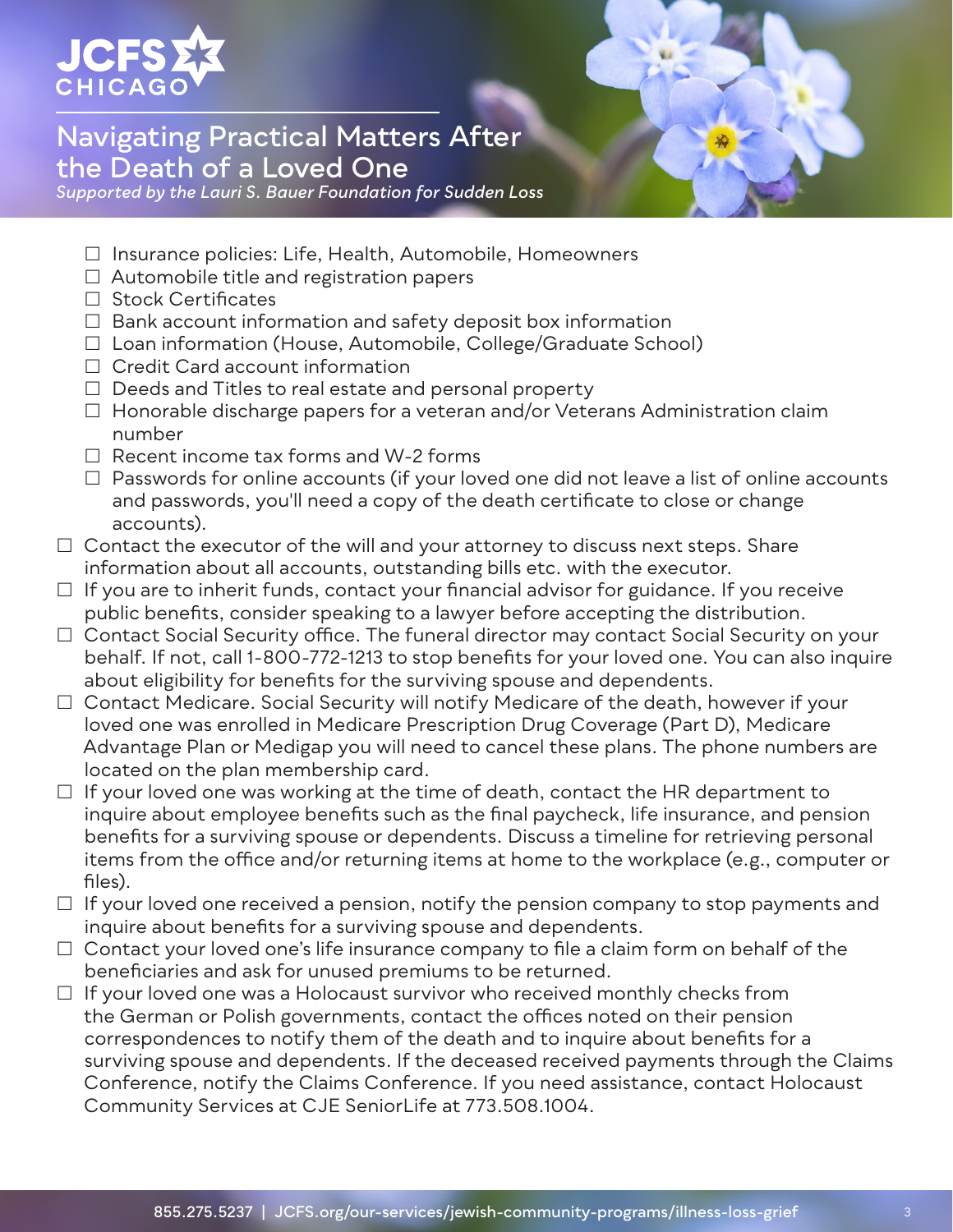

*Supported by the Lauri S. Bauer Foundation for Sudden Loss*

- $\Box$  If your loved one lived alone, visit the apartment or home.
	- $\Box$  If the apartment or home was rented, notify the landlord and discuss the timeframe to fully empty out the residence and end the lease.
	- $\Box$  Clean out the refrigerator. Throw away open containers and expired items. Take home or donate closed items that have not yet expired.
	- $\Box$  Scan the home and make a list of services that will need to be canceled, for example cable tv, telephone, and internet.
	- $\Box$  Arrange to have mail forwarded through the [United States Postal Service.](https://www.usps.com/manage/forward.htm)
- $\Box$  Contact your loved one's insurance companies (health, dental, auto, rental) to stop coverage and ask for unused premiums to be returned.
- $\Box$  Check incoming mail for information about subscriptions, bills and services that will need to be notified, cancelled/or paid.
- $\Box$  Close credit card accounts. (Keep records of accounts you close and inform the executor of any outstanding balances on the cards.)
- $\Box$  If your loved one volunteered regularly, notify the organization.
- $\Box$  Cancel any upcoming doctor appointments.
- $\Box$  Cancel mail-order prescriptions.

## **WITHIN THE FIRST 6 MONTHS**

- $\Box$  Begin the process of going through your loved one's personal belongings. Consider making three piles: one to keep, one to give away, and one "not sure." Ask other family members to help. Think about setting aside items like a special piece of clothing, watch, favorite book, or picture to give to children or grandchildren as personal reminders of your loved one.
- $\Box$  If your loved one lived alone, begin the process of cleaning out their residence. In addition to their personal items, what furniture and household items do you want to keep, sell or donate? If they owned the house or apartment, consider whether to sell or rent the property and your timeframe for doing so. Consider contacting a real estate agent for assistance.
- $\Box$  Write thank you notes to those who made donations in memory of the deceased, contributed to shiva meals, and attended the funeral.
- $\Box$  Cancel your loved one's cell phone account.
- $\Box$  Review credit card statements for memberships such as health clubs and subscriptions and other services that need to be canceled, including newspapers, streaming accounts like Netflix or Disney+, iTunes, etc.
- $\Box$  Review and close email and social media accounts or turn social media accounts into memorial accounts with the word "Remembering" in front of your loved one's name.
- $\Box$  Review online cloud storage accounts and determine what to do with pictures, files, etc.
- $\Box$  If your loved one was the primary account holder on utility bills in a shared household, contact utility companies to remove their name as the account holder and list the accounts in the name of another adult still living in the residence.